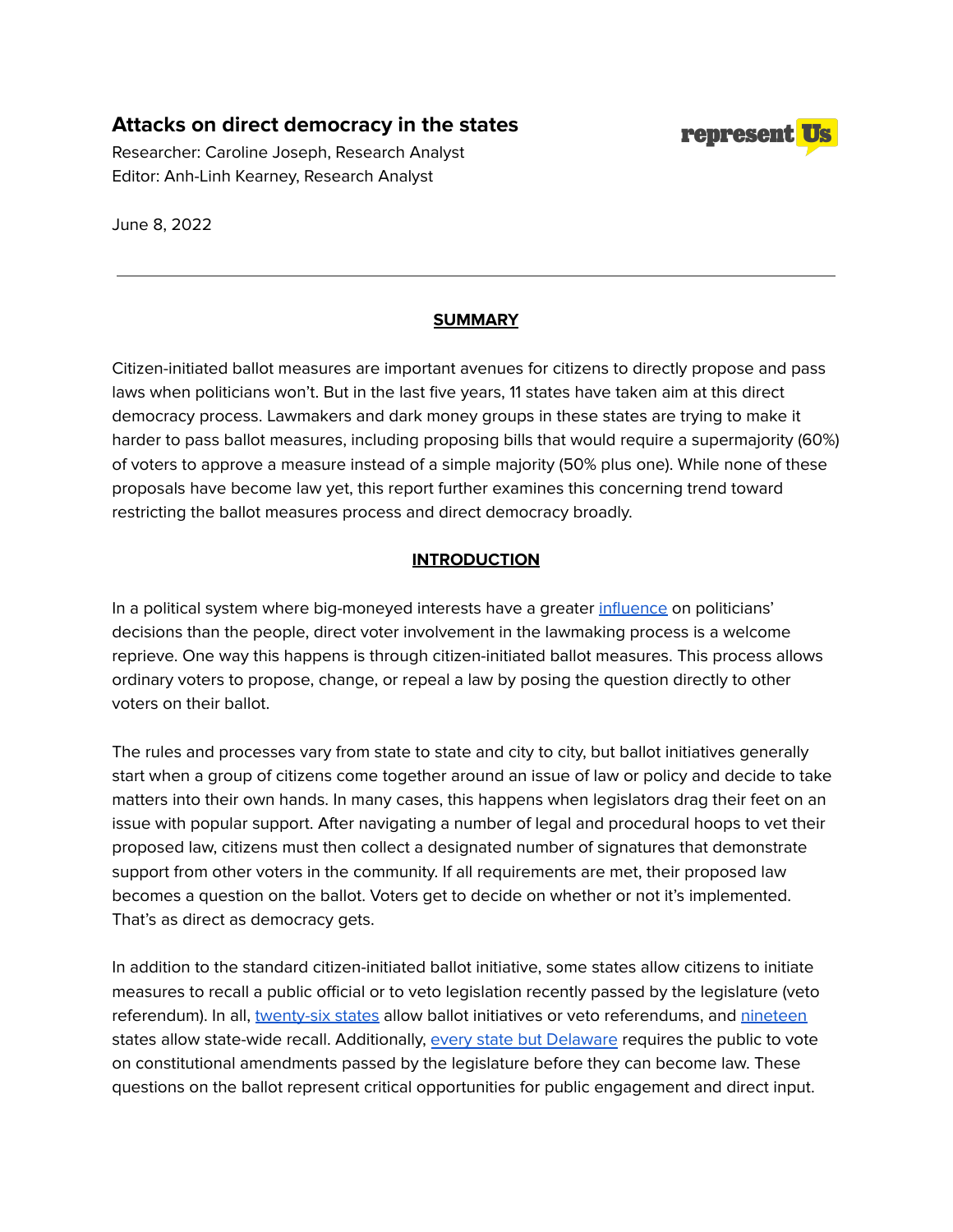This kind of voter empowerment is needed now more than ever. In 2020, the Ballot Initiative Strategy Center [polled](https://ballot.org/wp-content/uploads/2020/11/Post-Election-Landscape-Briefing-11_19.pdf) a cross-section of red, blue and purple states, finding that 83% of voters agreed ballot measures are a good way to make their voices heard and bring about change. Overall, 64% of respondents agreed that voting on ballot initiatives and constitutional amendments was more impactful than voting for candidates in creating positive change.

Despite its key role in our democratic system, voter empowerment through ballot measures is under attack across the country. One of the most common ways states try to limit the people's power is by raising the required number of votes to pass ballot measures. This is called implementing a [supermajority](https://ballotpedia.org/Supermajority_requirement) requirement. For example, some proposed laws would require two-thirds of voters to approve an initiative. Others would require a certain number of registered voters to turn out for the election in order to pass the ballot measure in the first place. Twelve states<sup>1</sup> have broad supermajority requirements, and several more have <u>[subject-specific](https://ballotpedia.org/Supermajority_requirementaigns/supermajority-vote-requirements.aspx) ones</u>.

This report takes a look at the states where bills have been proposed to limit direct democracy by enacting supermajority requirements, or where similar efforts have appeared on the ballot. Voters across the country are accustomed to a system where they have the authority to approve amendments to their state's law, and they deserve to keep it that way.

### **METHODOLOGY**

For this report, we compiled data from multiple legislative databases $^{\text{2}}$  to track attempts at instituting supermajority requirements at the ballot box. $^3$  These threats come in the form of raising the voting requirement for passage of ballot measures from a single simple majority (50% plus one) vote to a supermajority.

For the purpose of this project, a supermajority vote requirement is one where a measure must pass by standards that exceed a one-time simple majority in order to be enacted. This encompasses a broad swath of policies, including simple two-thirds majority requirements, as well as special requirements that a specific kind of proposal pass in a majority of counties – not merely with majority of overall votes on the measure itself.

### **FINDINGS**

Since 2017, politicians in at least 11 states have proposed at least sixty-four bills that would impose supermajority requirements for ballot measures. Out of all sixty-four bills proposed nationwide,

<sup>&</sup>lt;sup>1</sup> This statistic is sourced through a combination of [NCSL](https://www.ncsl.org/research/elections-and-campaigns/supermajority-vote-requirements.aspx) and [Ballotpedia](https://ballotpedia.org/Supermajority_requirement) resources.

<sup>&</sup>lt;sup>2</sup> We relied on **[Ballotpedia](https://ballotpedia.org/Changes_in_2022_to_laws_governing_ballot_measures) tracking and queries performed on Quorum**, a legislative tracking software, to pull together our data. The full spreadsheet of our findings can be accessed [here.](https://represent.us/wp-content/uploads/2022/06/Public-Appendix_-Supermajority-Bills-Proposed-2017-2022-Sheet1.pdf)

 $3$  Some legislatures also face supermajority requirements to refer measures, but this is outside the scope of this project.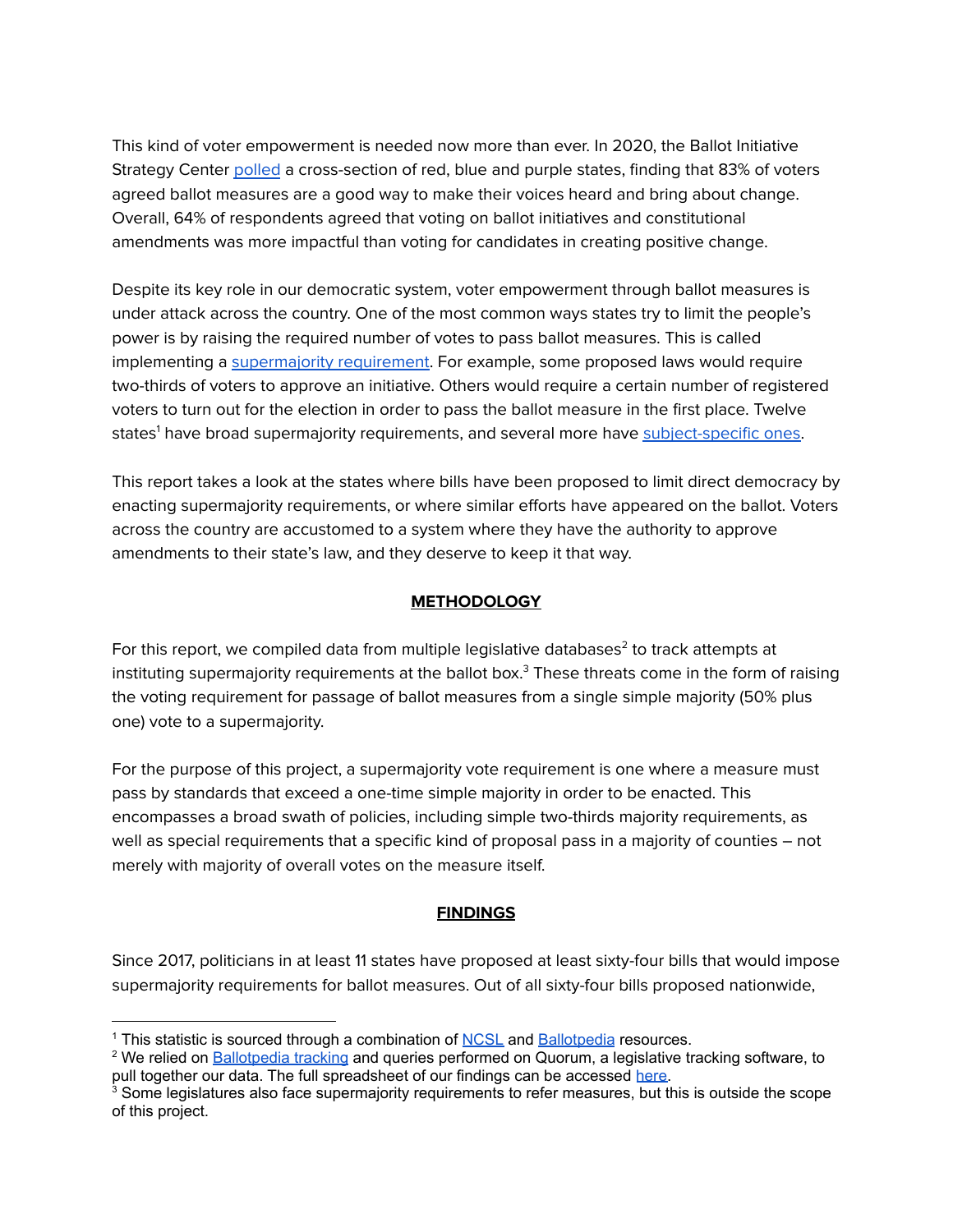four passed $^{\text{4}}$  and were put before voters as a ballot question. Voters have already rejected two of these questions, in North Dakota in 2019 and South Dakota in 2018. The other two are on the ballot this year in Arkansas and South Dakota (again).

In these 11 states, three kinds of supermajority requirements were especially common: a 55% voter approval requirement for passage, a 60% voter approval requirement for passage, and a two-thirds voter approval requirement for passage. The 60% requirement showed up in the most states (eight), while the two-thirds requirement showed up in the most bills (29).

Missouri proposed the most bills attempting to make it harder for voters to pass ballot measures, accounting for almost half of the proposals.

Overall, none of the bills we identified have passed yet. However, these kinds of measures have become law in the not-so-distant past.<sup>5</sup> And with at least two supermajority measures on the ballot this year, there is reason to be vigilant.

Americans of all political stripes should carefully scrutinize any attempt by politicians or special interests to limit direct democracy by rewriting the rules of the game.

## **REPRESENTUS INVOLVEMENT**

Of the 11 states identified in this report, RepresentUs has supported ballot measures that limit politician-power in four: [Missouri,](https://represent.us/election2018/missouri-campaign-timeline/) [Arkansas](https://ballotpedia.org/Arkansas_Issue_4,_Redistricting_Commission_Amendment_(2020)), North [Dakota,](https://represent.us/election2018/north-dakota-campaign-timeline/) and South [Dakota](https://represent.us/election2018/south-dakota-campaign-timeline/). In many cases, including these four states, attacks on the ballot measure process came the very next year after good government reforms were proposed by ballot measure.

<sup>&</sup>lt;sup>5</sup>[Colorado](https://ballotpedia.org/Colorado_Imposition_of_Distribution_and_Supermajority_Requirements_for_Citizen-Initiated_Constitutional_Amendments,_Amendment_71_(2016)) (2016), [Florida](https://ballotpedia.org/Florida_Amendment_3,_Supermajority_Vote_Required_to_Approve_a_Constitutional_Amendment_(2006)) (2006) <sup>4</sup> Colorado SB 17-152 is excluded from this list because it is an implementation bill for an initiative passed in 2016.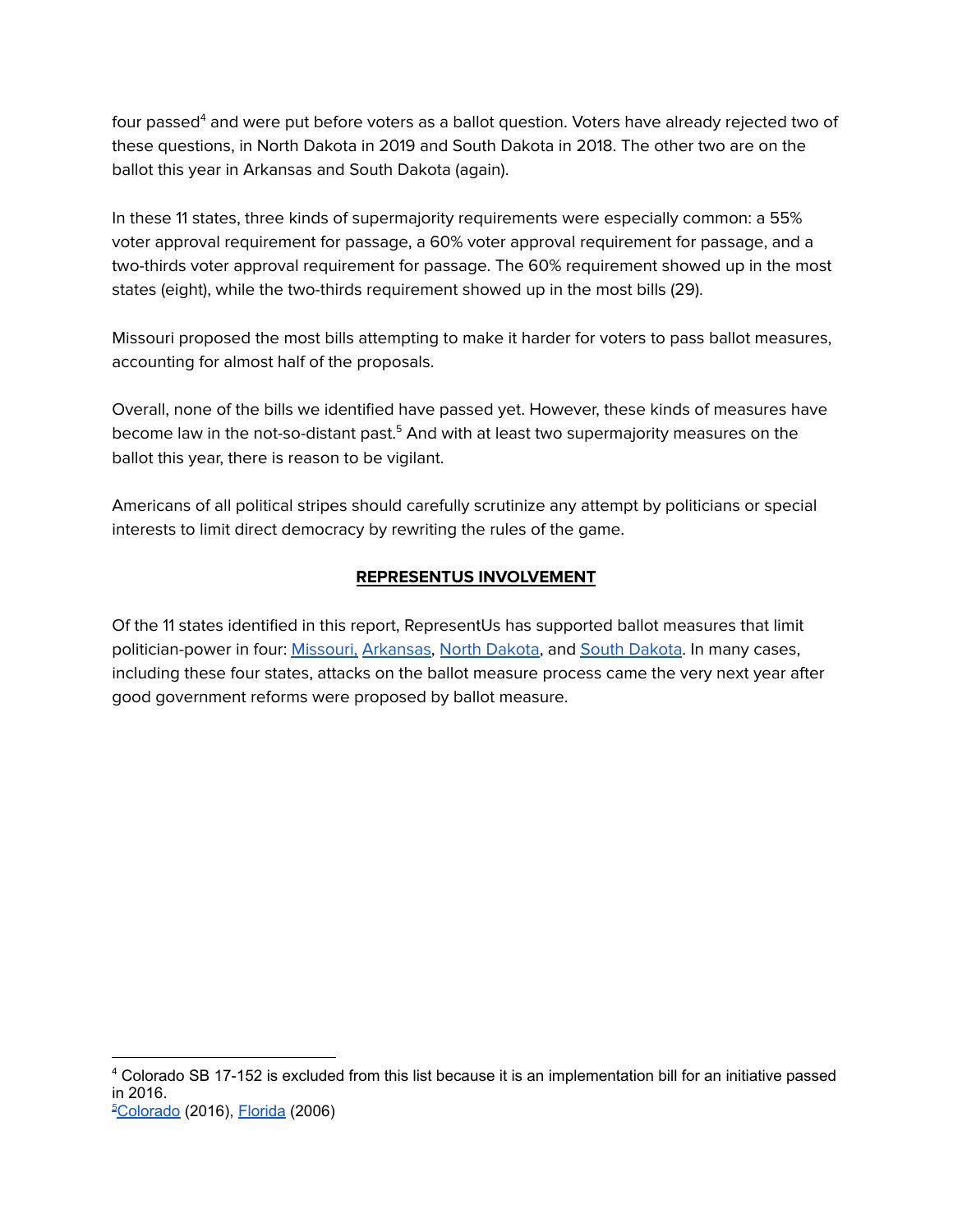#### **STATES THAT HAVE PROPOSED SUPERMAJORITY REQUIREMENTS**

All of these states except Florida have a simple majority requirement (50%+1) to pass ballot measures at the time of publication. The full spreadsheet of our findings can be accessed in the appendix [here.](https://represent.us/wp-content/uploads/2022/06/Public-Appendix_-Supermajority-Bills-Proposed-2017-2022-Sheet1.pdf)

#### **ARKANSAS**

**Three supermajority bills** have moved through the Arkansas legislature since 2017. All aimed to impose 60% approval requirements, primarily for constitutional amendments. Only one, [HJR](https://www.arkleg.state.ar.us/Bills/Detail?id=HJR1005&ddBienniumSession=2021%2F2021R) [1005,](https://www.arkleg.state.ar.us/Bills/Detail?id=HJR1005&ddBienniumSession=2021%2F2021R) passed. **Voters will decide whether to approve or deny it in November 2022.**

#### **ARIZONA**

Arizona had three pieces of supermajority legislation move through the legislature, two in 2021 and one in 2022.

[HCR2015,](https://apps.azleg.gov/BillStatus/BillOverview/76893?SessionId=125) introduced in 2022, aims to require 60% of voters to approve the passage of initiatives and veto referendums. Currently, only a simple majority is required. Arizona's legislature is still technically in session as of the date of publication, but the bill has seen [no](https://apps.azleg.gov/BillStatus/BillOverview/76893?SessionId=125) [movement](https://apps.azleg.gov/BillStatus/BillOverview/76893?SessionId=125) since February.

In 2021, [HCR2016](https://ballotpedia.org/Arizona_55%25_Vote_Required_for_Ballot_Initiatives_Amendment_(2022)) aimed to create a 55% passage rule for initiatives and referendums, whereas SCR [1024](https://ballotpedia.org/Arizona_Two-Thirds_Vote_for_Tax_Revenue_Increasing_Initiatives_Amendment_(2022)) targeted ballot initiatives aiming to increase tax revenue with a two-thirds passage rule. Both failed.

#### **FLORIDA**

Since 2017, politicians in Florida have proposed 10 different supermajority threshold bills. All but two recommend two-thirds majority requirements for passage of a variety of different kinds of measures, and most focus on constitutional amendments. Florida is one of few states in the union to already have a general supermajority threshold, where constitutional amendments must pass with 60% support.

Only one measure qualified for the ballot during the 2017-2022 period. Florida [Amendment](https://ballotpedia.org/Florida_Amendment_4,_Require_Constitutional_Amendments_to_be_Passed_Twice_Initiative_(2020)) 4, a citizen initiative, would have required voter-approved constitutional amendments to be approved by the legislature or passed twice. 52.47% of voters opposed the measure, so it failed.

#### **MAINE**

In 2019, lawmakers proposed [LD-1255,](https://legislature.maine.gov/LawMakerWeb/summary.asp?ID=280072491) a constitutional amendment which would institute a 60% supermajority requirement for ballot measures to pass. This was the only attempt to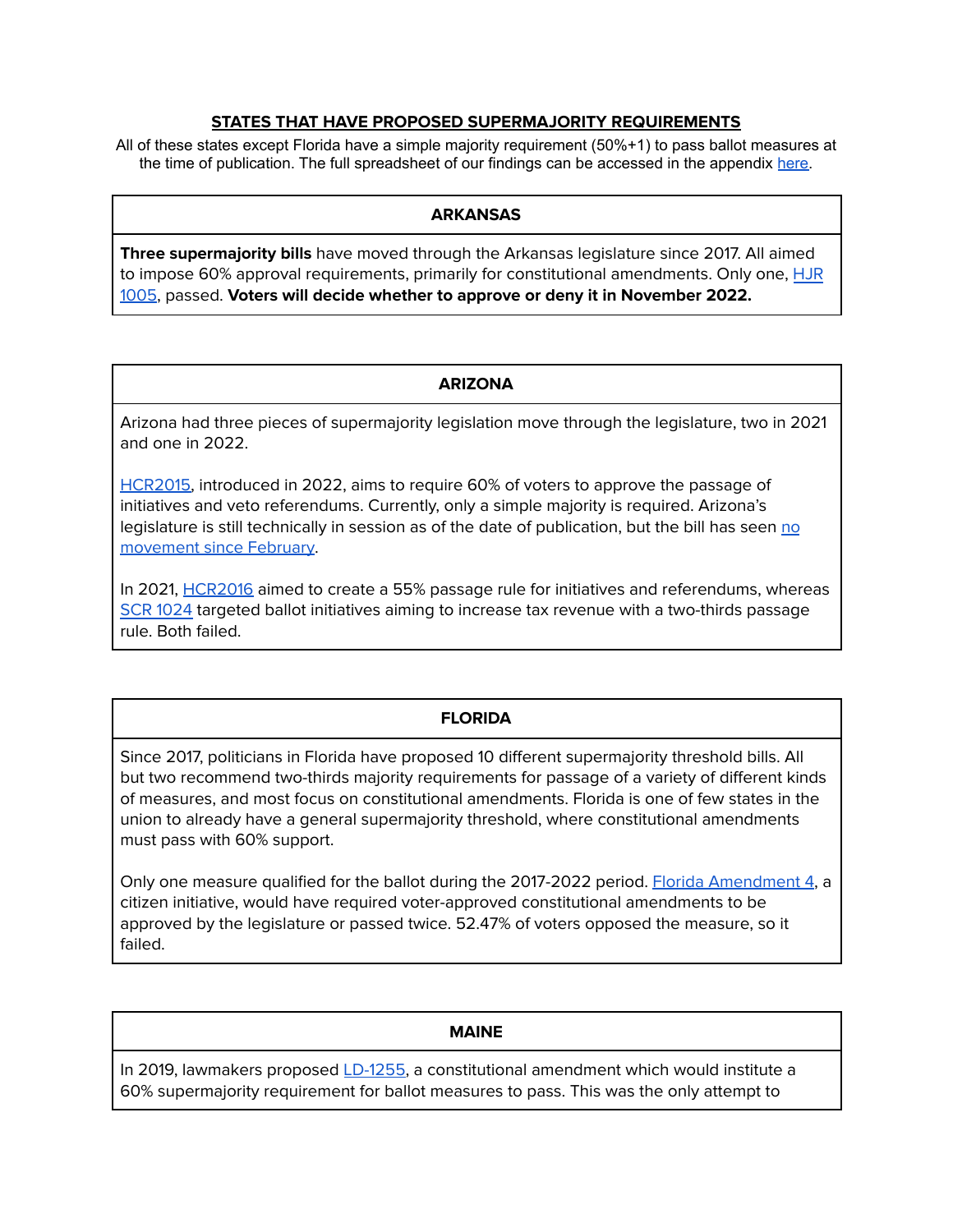further restrict the ballot measure process during the five-year period we studied, and it failed that same year.

#### **MISSOURI**

Since 2017, Missouri has seen 29 legislative proposals to institute a supermajority amendment since 2017 – the most of any state.

Beyond the 60% supermajority proposal, other proposed bills would require a certain percentage of registered voters turn out for a measure to pass, or that a two-thirds majority vote must be reached instead of a simple majority.

At least eighteen of these supermajority bills include additional language creating extensive standards for the signature collection process needed to qualify an initiative to the ballot in the first place.

None of these bills passed, but earlier this year [HJR](https://legiscan.com/MO/bill/HJR79/2022) 79, which attempted to implement a two-thirds majority approval rule for constitutional amendment initiatives that increase taxes or fees or require major appropriations, came so close that a [filibuster](https://missouriindependent.com/2022/05/11/democrat-filibuster-derails-gop-measure-to-change-initiative-petition-process/) on the Senate floor became necessary to block its passage.

### **NORTH DAKOTA**

North Dakota faced five legislative attempts to institute supermajority requirements since 2017, all of them introduced in 2019 or 2021. Two of these attempts aimed to institute a 60% approval requirement, two sought a 55% approval requirement, and one would have required initiated constitutional amendments to pass on the ballot twice if not approved by the legislature.

In 2019, SCR [4001](https://www.legis.nd.gov/assembly/66-2019/bill-actions/ba4001.html) qualified for the ballot, but it only garnered support from [38.39%](https://ballotpedia.org/North_Dakota_Constitutional_Measure_2,_Require_Initiated_Constitutional_Amendments_to_be_Approved_by_the_Legislature_or_Passed_Twice_Amendment_(2020)) of voters during the 2020 general election. Thus, North Dakota avoided adoption of a double passage requirement.

In May of 2022, the Secretary of State's office [rejected](https://www.usnews.com/news/best-states/north-dakota/articles/2022-05-23/jaeger-denies-measure-for-change-in-nd-constitution) a citizen initiative to increase the passage requirement for constitutional amendments to 60% because the sponsors had collected insufficient signatures for ballot qualification. This effort was led by [Protect](https://www.protectndconstitution.com/) North Dakota's [Constitution,](https://www.protectndconstitution.com/) a dark money group with ties to major lobbying, banking and local business interests 6 .

#### **NEVADA**

Nevada [AJR](https://www.leg.state.nv.us/App/NELIS/REL/79th2017/Bill/4804/Overview) 8\*, re-introduced in 2017, would have instituted a two-thirds majority approval

<sup>&</sup>lt;sup>6</sup> See the [Jamestown](https://www.jamestownsun.com/opinion/letters/dont-let-protect-north-dakotas-constitution-campaign-fool-you) Sun, [NDxPlains,](https://ndxplains.com/2021/04/17/protecting-north-dakotas-constitution-or-their-own-self-interests/) accessed June 1, 2022.